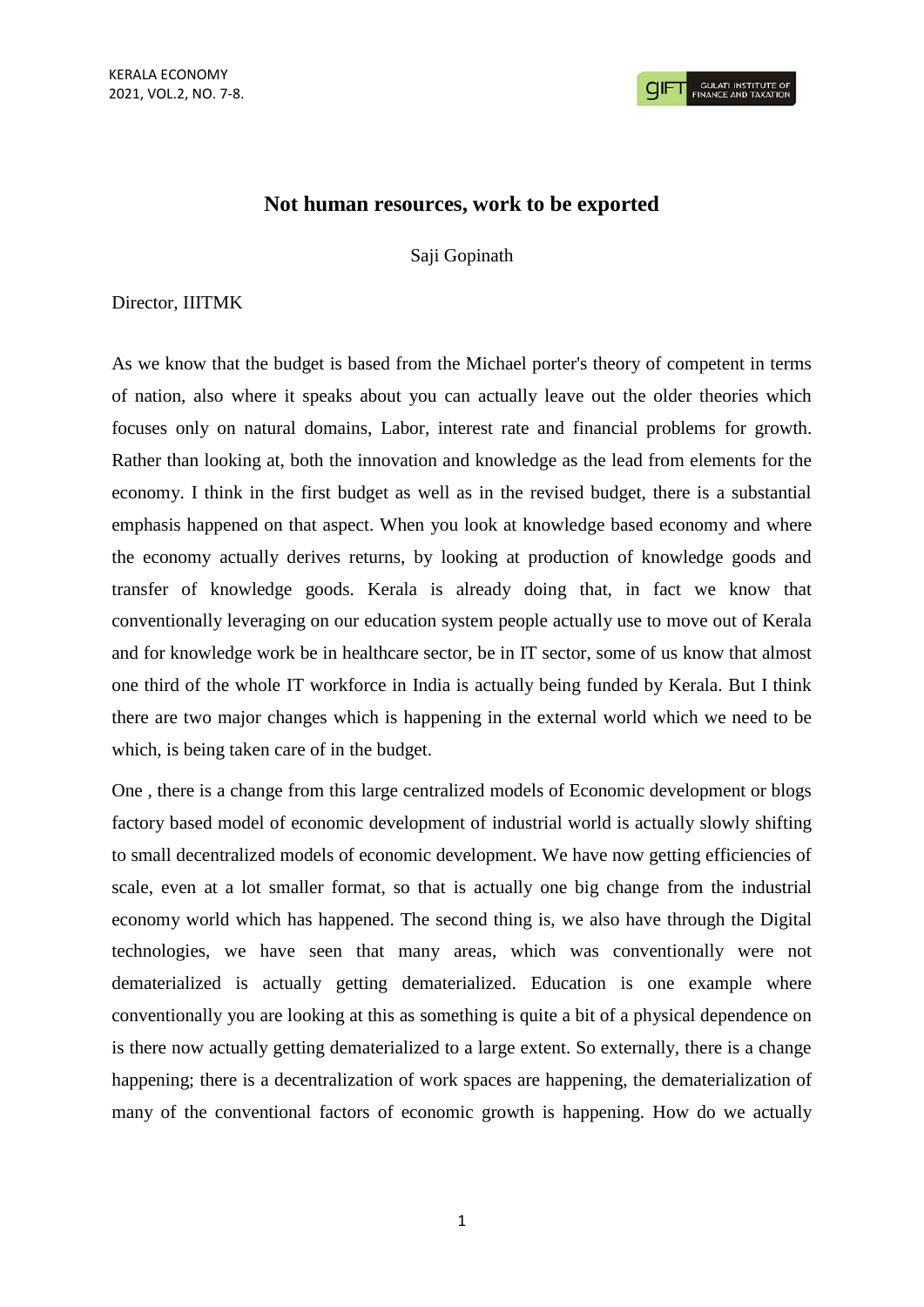KERALA ECONOMY

make best use of that is primarily what I think the budget tried to address. As we discussed, we have a large pool of people who are within the state who are unemployed, who are educated. Perhaps not skilled, but educated and you also have people moving out earlier, so we were exporting. If you use that word, you are exporting human resources in the past, now we need not have to export human resources for the work can actually be exported, people can still remain in the State itself, which means you are actually having people who will consume which is triggered the consumption will be in the state. This actually get in a long event will help develop the growth of the economy person. Now in that context, how do we actually have these opportunities is primarily what I think the budgets were trying to address. But there are quite a bit of challenges in that primarily look at two three elements, one, you need to have a good skilling infrastructure and come to that a little later. The second is you need to have very major structural changes in the education and the third thing is obviously there is a mindset change from your movie common factor based economy to an innovation based economy. We know that we have close to 3.5 million people who can actually be potential contributors of work in various domains, many of them can actually be done on a remote manner, but the skilling infrastructure of the state is still not able to address that. If you take the whole skilling infrastructure of the state, we can skill around 100,000 - 150,000per annum, which means we are basically speaking about a huge gap in the scaling infrastructure, which is required. The challenge here is that somehow we are actually keeping the scaling infrastructure away from the mainstream of education. Because the mainstream education is never been looked at, something which can actually provide education and the budget speaks about some changes in the education like creation of centers of excellence, creation of the higher and knowledge production, etc. I think there will be an emphasis on how do we actually integrate the skilling along with the education itself. Primarily, maybe, looking at the teacher training and things like that, so there is an area where we require if you really wanted to achieve this very ambitious but achievable target person.

The second element is that there need to be a structural change in the education person. We know that the education system is having a huge amount of regulations and policy challenges which requires if you wanted to make any of the changes which envisage in the budget, even if you wanted to set up a Center of excellence within an existing university system, you really require some changes in the statutes and regulations of the university. Unless that is